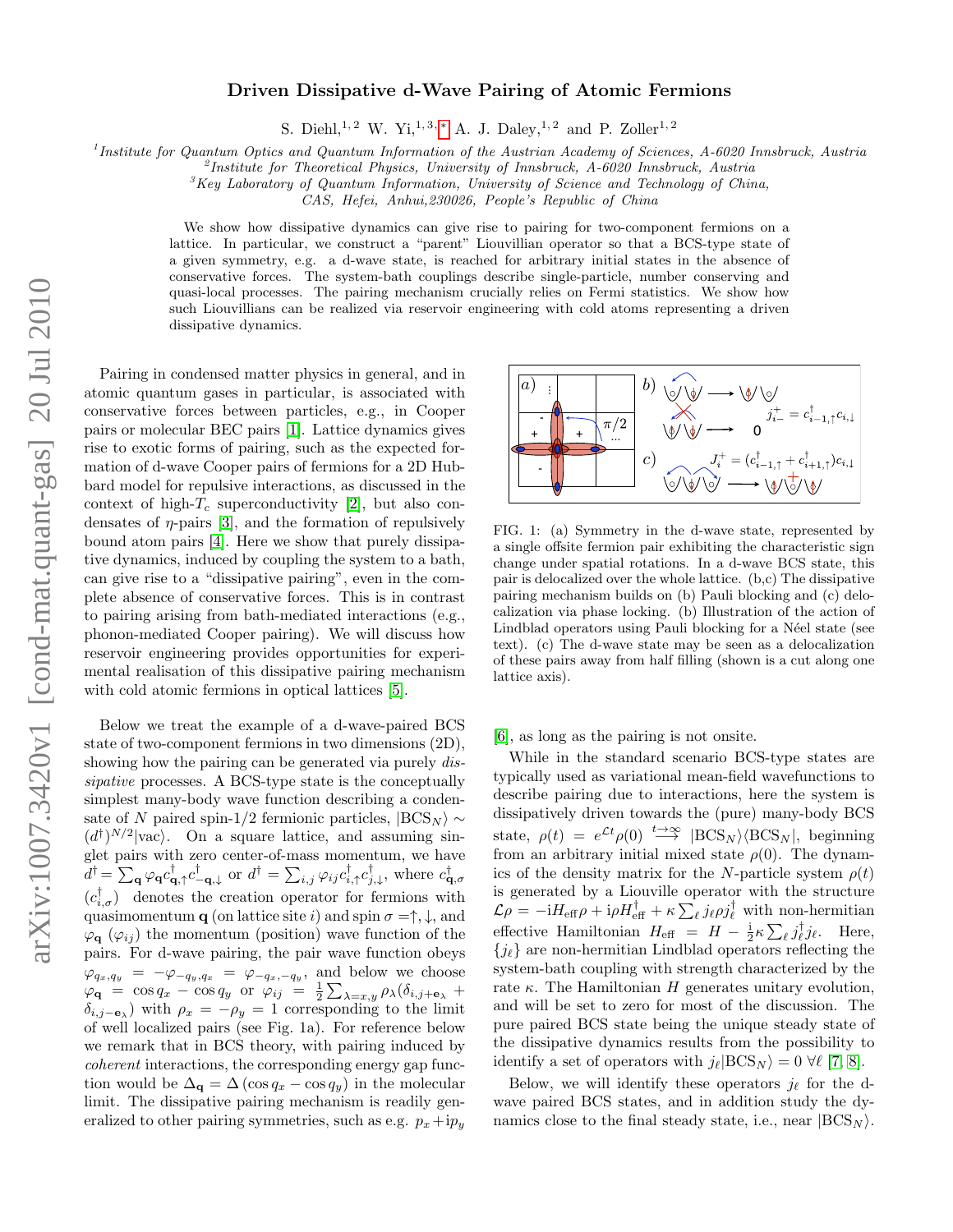We can then investigate the complex excitation spectrum of  $\mathcal{L}$ , where, remarkably, we find a dissipative "BCS gap" that implies exponential approach to the steady state.

We can readily check that the Lindblad operators  $j_{\ell}$ generating the d-wave BCS state are given by

<span id="page-1-0"></span>
$$
J_i^{\alpha} = \sum_{\lambda = x, y} \rho_{\lambda} (c_{i + \mathbf{e}_{\lambda}}^{\dagger} + c_{i - \mathbf{e}_{\lambda}}^{\dagger}) \sigma^{\alpha} c_i, \tag{1}
$$

with 2-spinor  $c_i = (c_{i,\uparrow}, c_{i,\downarrow})^T$  and  $\sigma^{\alpha}$  Pauli matrices with  $\alpha = \pm, z$  or  $\alpha = x, y, z$ . An explicit construction of these operators will be given below. Remarkably, these operators are bilinear and number conserving, corresponding to dissipative generation of pairing from single-particle processes. They are also quasi-local operators, involving only a plaquette of nearest neighbor sites (see Fig. 1a).

Before entering the more technical discussion of obtaining these  $J_i^{\alpha}$ , we discuss the dynamics for states close to the final state  $|BCS_N\rangle$ , where the physics is particularly transparent and analogies to the usual case of interactioninduced pairing in BCS theory can be made. For states close to  $|BCS_N\rangle$  we can linearize the master equation dynamics using a Bogoliubov-type approach. For this purpose it is convenient to give up exact particle number conservation, and we work with fixed phase coherent states  $|BCS_{\theta}\rangle = \mathcal{N}^{-1/2} \exp(e^{i\theta} d^{\dagger}) |vac\rangle$  instead of the number states  $|BCS_N\rangle$  [\[1\]](#page-3-1), where  $\mathcal{N} = \prod_q (1 + \varphi_q^2)$  ensures the normalization. The density matrix for these states factorises as  $\exp(e^{i\theta}d^{\dagger})|\text{vac}\rangle = \prod_{\mathbf{q}}(1 + e^{i\theta}\varphi_{\mathbf{q}}c^{\dagger}_{\mathbf{q},\uparrow}c^{\dagger}_{-\mathbf{q},\downarrow})|\text{vac}\rangle.$ At late times, we can then expand the state around  $|BCS_{\theta}\rangle$  with the ansatz  $\rho = \prod_{\mathbf{q}} \rho_{\mathbf{q}}$ , where  $\rho_{\mathbf{q}}$  contains the modes  $\pm(\mathbf{q},\sigma)$  necessary to describe pairing. Using the projection prescription  $\rho_{q} = \text{tr}_{\neq q} \rho$ , we then find the equations of motion for the single pair density matrices  $\rho_{q}$  in the presence of nonzero mean fields resulting from a coupling to other momentum modes, whose values are dictated by the proximity to the final state. The resulting effective Hamiltonian is quadratic:

$$
H_{\text{eff}} = -\frac{\mathrm{i}\kappa}{2} \sum_{\mathbf{q},\sigma} \left\{ \tilde{n} (c_{\mathbf{q},\sigma}^{\dagger} c_{\mathbf{q},\sigma} + |\varphi_{\mathbf{q}}|^2 c_{\mathbf{q},\sigma} c_{\mathbf{q},\sigma}^{\dagger}) \right. \tag{2}
$$

$$
+ \tilde{\Delta}_{\mathbf{q}} s_{\sigma} c_{-(\mathbf{q},\sigma)} c_{\mathbf{q},\sigma} + \text{h.c.} \right\} = -\frac{\mathrm{i}}{2} \sum_{\mathbf{q},\sigma} \kappa_{\mathbf{q}} \gamma_{\mathbf{q},\sigma}^{\dagger} \gamma_{\mathbf{q},\sigma},
$$

with  $s_{\uparrow} = -1, s_{\downarrow} = 1$  and dimensionless "gap function"  $\tilde{\Delta}_{\mathbf{q}} = \tilde{\Delta}\varphi_{\mathbf{q}},$  and where the diagonal and off diagonal mean fields evaluate to  $\tilde{n} = |\tilde{\Delta}| = 2 \int \frac{d\mathbf{q}}{(2\pi)^2} \frac{|\varphi_{\mathbf{q}}|^2}{1+|\varphi_{\mathbf{q}}|}$  $\frac{|\varphi_{\mathbf{q}}|}{1+|\varphi_{\mathbf{q}}|^2} \approx 0.72$ on the d-wave state. We diagonalize  $H_{\text{eff}}$  in the second line, introducing quasiparticle Lindblad operators

$$
\gamma_{\mathbf{q},\sigma} = (1 + \varphi_{\mathbf{q}}^2)^{-1/2} (c_{-\mathbf{q},\sigma} + s_{\sigma} \varphi_{\mathbf{q}} c_{\mathbf{q},-\sigma}^{\dagger}).
$$

In this basis, the resulting master equation reads  $\partial_t \rho =$  $-iH_{\text{eff}}\rho+i\rho H_{\text{eff}}^{\dagger}+\sum_{\mathbf{q},\sigma}\kappa_{\mathbf{q}}\gamma_{\mathbf{q},\sigma}\rho\gamma_{\mathbf{q},\sigma}^{\dagger}$ . The linearized Lindblad operators have analogous properties to quasiparticle operators familiar from interaction pairing problems: (i) They annihilate the (unique) steady state  $\gamma_{\mathbf{q},\sigma}|\text{BCS}_{\theta}\rangle =$ 



<span id="page-1-1"></span>FIG. 2: Numerical illustration of the uniqueness of the steady state, showing evolution under the master equation with Lindblad operators from Eq. [\(1\)](#page-1-0). (a) Entropy computed exactly for four atoms on a 4x1 lattice, showing exponential convergence from a completely mixed state to a pure state. (b) Fidelity to the d-wave BCS state,  $\langle BCS_N | \rho | BCS_N \rangle$  with 4 atoms on a 4×4 grid, computed via a quantum trajectories method (see text). Dashed lines show sampling error.

0; (ii) they obey the Dirac algebra  $\{\gamma_{\mathbf{q},\sigma},\gamma_{\mathbf{q}',\sigma'}^{\dagger}\} =$  $\delta_{\mathbf{q},\mathbf{q'}}\delta_{\sigma,\sigma'}$  and zero otherwise [\[13\]](#page-4-0); and (iii) therefore are related to the original fermions via a canonical transformation. The imaginary spectrum of the effective Hamiltonian features a "dissipative pairing gap"

$$
\kappa_{\mathbf{q}} = \kappa \,\tilde{n} \,(1 + \varphi_{\mathbf{q}}^2) \ge \kappa \,\tilde{n}.
$$

The dissipative gap implies an exponential approach to the steady d-wave BCS state for long times. This can be most easily seen in a quantum trajectory representation of the master equation, where the time evolution of the system is described by a stochastic system wavefunction  $|\psi(t)\rangle$  undergoing a time evolution with non-hermitian Hamiltonian  $|\psi(t)\rangle = e^{-iH_{\text{eff}}t} |\psi(0)\rangle / \|\ldots\|$ interrupted with rate  $\kappa ||j_{\ell}|\psi(t)\rangle||^2$  by quantum jumps  $|\psi(t)\rangle \rightarrow j_{\ell}|\psi(t)\rangle / \|\ldots\|$  so that  $\rho(t) = \langle |\psi(t)\rangle \langle \psi(t)| \rangle_{\text{stoch}}$ (see, e.g.,  $[9]$ ). We thus see that (i) the BCS state is a "dark state" of the dissipative dynamics in the sense that  $j_{\ell}$ |BCS<sub>N</sub> $\rangle = 0$  implies that there will never be quantum jump, i.e. the state remains in  $|BCS_N\rangle$ , and (ii) states near  $|BCS_N\rangle$  show an exponential decay according to the dissipative gap. Note that it is in marked contrast to dissipative preparation of a non-interacting BEC state in bosonic systems, where an approach polynomial in time is expected [\[7\]](#page-3-7).

This convergence to a unique pure state is illustrated in Fig. [2](#page-1-1) using numerical simulations for small systems. In Fig. 2a we show the entropy of the full density matrix for a small 1D system as a function of time, and in Fig. 2b the fidelity of the BCS state for a small 2D grid, computed via the quantum trajectories method.

Lindblad operators for D-wave states  $-$  We now turn to the construction of the Lindblad operators for the dwave BCS state as given in Eq. [\(1\)](#page-1-0). We will perform this construction first for an antiferromagnetic Néel state at half filling, and then generalize to the BCS state. Our task can be formulated as finding for a given many-body state  $|d\rangle$  a set of (non-hermitian) Lindblad operators  $j_{\ell}$ so that it becomes the unique dark state,  $j_{\ell} |d\rangle = 0 \ \forall l$ .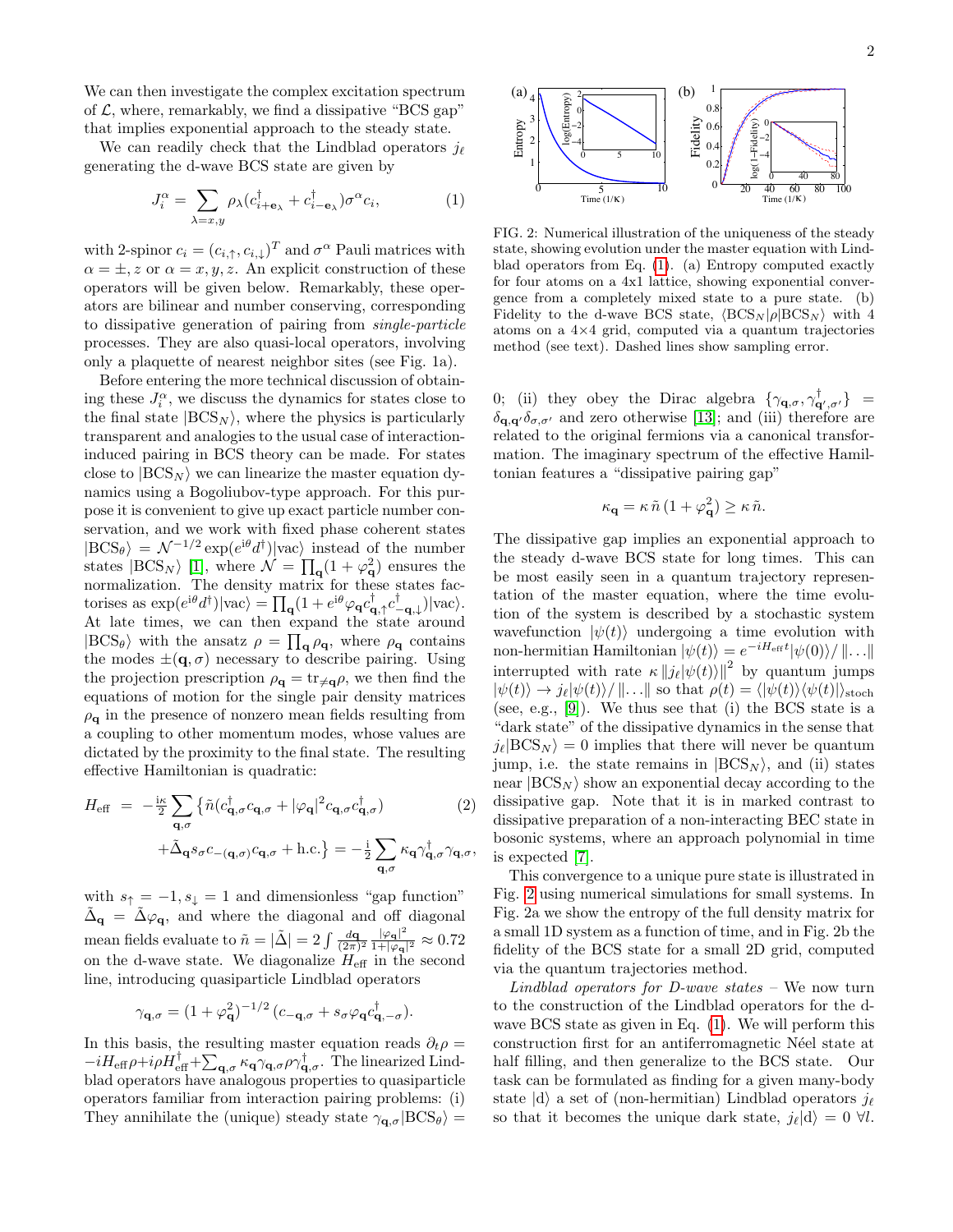Both the Néel and the BCS state have product form,  $|d\rangle = \prod_m d_m^{\dagger} |vac\rangle$ . Thus, we note as a sufficient dark state condition  $[j_{\ell}, d_m^{\dagger}] = 0$ .

There are two antiferromagnetic Néel states at half filling  $|N+\rangle$  =  $\prod_{i\in A} c_{i+\mathbf{e}_x,\uparrow}^{\dagger} c_{i,\downarrow}^{\dagger} |vac\rangle, |N-\rangle$  =  $\prod_{i\in A} c_{i+\mathbf{e}_x,\downarrow}^{\dagger} c_{i,\uparrow}^{\dagger} |\text{vac}\rangle$  with A a sublattice in a twodimensional bipartite (square) lattice, which differ by an overall spin flip. Introducing "Néel unit cell operators"  $\hat{S}^a_{i,\nu} = c^{\dagger}_{i+\mathbf{e}_{\nu}} \sigma^a c^{\dagger}_i$ ,  $a = \pm, \mathbf{e}_{\nu} = {\pm \mathbf{e}_x, \pm \mathbf{e}_y},$ whose usefulness will become apparent soon, the state can be written in eight different forms,  $|N\pm\rangle$  =  $\prod_{i\in A} \hat{S}_{i,\nu}^{\pm} |\text{vac}\rangle = (-1)^{\bar{M}/2} \prod_{i\in B} \hat{S}_{i,-\nu}^{\mp} |\text{vac}\rangle$ , with M the lattice size. We then see that the Lindblad operators must obey  $[j_{i,\nu}^a, \hat{S}_{j,\mu}^b] = 0$  for all  $i, j$  located on the same sublattice  $A$  or  $B$ , which is fulfilled for the set

<span id="page-2-0"></span>
$$
j_{i,\nu}^a = c_{i+\mathbf{e}\nu}^\dagger \sigma^a c_i, \, i \in A \text{ or } B. \tag{3}
$$

Note that these operators can be obtained from  $\hat{S}^a_{i,\nu}$  by a particle-hole transformation  $c_{i,\sigma}^{\dagger} \rightarrow c_{i,\sigma}$  on the central site *i*. For the action of the operators  $j_{i,\nu}^a$  the assumption of fermionic statistics is essential, as illustrated in Fig. 1b: they generate spin flipping transport according to e.g.  $j_{i,\nu}^+ = c_{i+\mathbf{e}_\nu,\uparrow}^{\dagger} c_{i,\downarrow}$ , which is not possible when the antiferromagnetic order is already present. The proof of uniqueness of the Néel steady state up to double degeneracy is then trivial: The steady state must fulfill the quasilocal condition that for any site occupied by a certain spin, its neighboring sites must be filled by opposite spins. For half filling, the only states with this property are  $|N\pm\rangle$ . The residual twofold degeneracy can be lifted by adding a single operator  $j_i = c^{\dagger}_{i+\mathbf{e}_{\nu}}(\mathbf{1} + \sigma^z)c_i$  on an arbitrary site i.

To find the Lindblad operators for the d-wave BCS state, we apply a similar strategy. We first rewrite the d-wave generator using the operators  $\hat{S}_i^a$ ,

$$
\begin{aligned} d^\dagger = \tfrac{\mathrm{i}}{2} \sum_i (c_{i+\mathbf{e}_x}^\dagger - c_{i+\mathbf{e}_y}^\dagger) \sigma^y c_i^\dagger = \tfrac{a}{2} \sum_i \hat{D}_i^a \\ \hat{D}_i^a = \sum_\nu \rho_\nu \hat{S}_{i,\nu}^a, \end{aligned}
$$

,

where  $\rho_{\pm x} = -\rho_{\pm y} = 1$ , and the quasilocal d-wave pair  $\hat{D}^a_i$  may be seen as the "d-wave unit cell operators". Note the freedom of choosing  $a = \pm$  in writing the state. This form makes the physical picture of a d-wave superfluid as delocalized antiferromagnetic order away from half filling [\[2\]](#page-3-2) particularly apparent. The condition  $[J_i^{\alpha}, \sum_j \hat{D}_j^b] = 0$  $(\alpha = (a, z))$  is fulfilled by

$$
J_i^a = \sum_{\nu} \rho_{\nu} j_{i,\nu}^a, \ J_i^z = \sum_{\nu} \rho_{\nu} j_{i,\nu}^z,
$$

with  $j_{i,\nu}^z = c_{i+\mathbf{e}_{\nu}}^{\dagger} \sigma^z c_i$ , establishing Eq. [\(1\)](#page-1-0). Similar to above, each  $J_i^a$  is obtained from  $\hat{D}_i^a$  by a particle-hole transformation on the central site  $i$ . In fact, for these operators the stronger quasi-local commutation properties with the molecular d-wave pairs holds due to Eq. [\(3\)](#page-2-0):  $[J_i^a, \hat{D}_j^a] = 0$  for all  $i, j, [J_i^a, \hat{D}_j^b] = 0$  for all  $i, j$  in the same sublattice, which relies again on fermionic statistics. In contrast, the operators  $J_i^z$  only commute with the symmetric superposition of all d-wave pairs  $\hat{D}_j^a$ . These operators establish coherence via phase locking between adjacent cloverleaves of sites.

The dark state uniqueness for the Lindblad operators [\(1\)](#page-1-0) is equivalent to the uniqueness of the ground state of the associated hermitian Hamiltonian  $H =$  $V\sum_{i,\alpha=\pm,z} J_i^{\alpha\dagger} J_i^{\alpha}$  for  $V > 0$ . We note that our BCS state shares the symmetries of the Hamiltonian of global phase and spin rotations, and translation invariance. Assuming that no other symmetries exist, we then expect the ground state to be unique. Note, however, the necessity of the full set  $\{J_i^{\alpha}\}$ : Omitting e.g.  $\{J_i^z\}$  gives rise to an additional discrete symmetry in  $H$  resulting in ground state degeneracy. These results are confirmed with numerical simulations for small system sizes and periodic boundary conditions, as shown in Fig. [2](#page-1-1) .

The above construction method allow us to find "parent" Lindblad operators for a much wider class of given BCS-type states. For example, for a  $p_x + ip_y$ -wave state of spinless fermions, generated by  $p^{\dagger} \sim \sum_{i,\nu} \rho_{\nu} c_{i+e_{\nu}}^{\dagger} c_{i}^{\dagger}$ <br>with  $\rho_x = -\rho_{-x} = -i\rho_y = i\rho_{-y} = 1$ , the Lindblad operators are  $J_i = \sum_{\nu} \rho_{\nu} c_{i+1}^{\dagger} c_i$ . More generally, they can be obtained for any fixed number pairing state where the pairing is bilocal [\[14\]](#page-4-1). Note, however, that the construction is not applicable for the seemingly simplest onsite  $(singlet)$  pairing states – the analogs of Eq.  $(1)$  become local, such that the lattice sites decouple and no phase coherence can be built up.

Physical Implementation – The quasilocal and numberconserving form of  $J_i^{\alpha}$  raises the possibility to realise dissipative pairing via reservoir engineering with cold atoms. We illustrate this, considering alkaline earth-like atoms [\[10\]](#page-3-10) with nuclear spin (e.g.,  $I = 1/2$  for <sup>171</sup>Yb), and a metastable  ${}^{3}P_0$  manifold which can be trapped independently to the ground  ${}^{1}S_{0}$  manifold. In this setting, one can construct a stroboscopic implementation, where the action of each  $J_i^{\alpha}$  is realised successively. For clarity, we present this initially in 1D, and choose the example of  $J_i^+ = (c_{i+1,\uparrow}^{\dagger} + c_{i-1,\uparrow}^{\dagger})c_{\downarrow}$ . The implementation is depicted in Fig. 3: (i) The  ${}^{3}P_0$  state is trapped in a lattice of three times the period as that for the  ${}^{1}S_{0}$  state, defining blocks of three sites in the original lattice. Using this, any  $\downarrow$  atom in <sup>1</sup>S<sub>0</sub> on central site is excited to the  $\uparrow$  state of the  ${}^{3}P_0$  manifold. (ii) By adding an additional potential the traps for  ${}^{3}P_0$  are divided so that atoms confined in them overlap the right and left sites of the original block. (iii) Decay is induced by coupling atoms in the  ${}^{3}P_0$  state off-resonantly to the  ${}^{1}P_1$  state, as depicted in Fig. 3a, with coupling strength  $\Omega$ , and detuning  $\Delta$ . If we couple the  ${}^{1}S_{0}$ - ${}^{1}P_{1}$  transition to a cavity mode with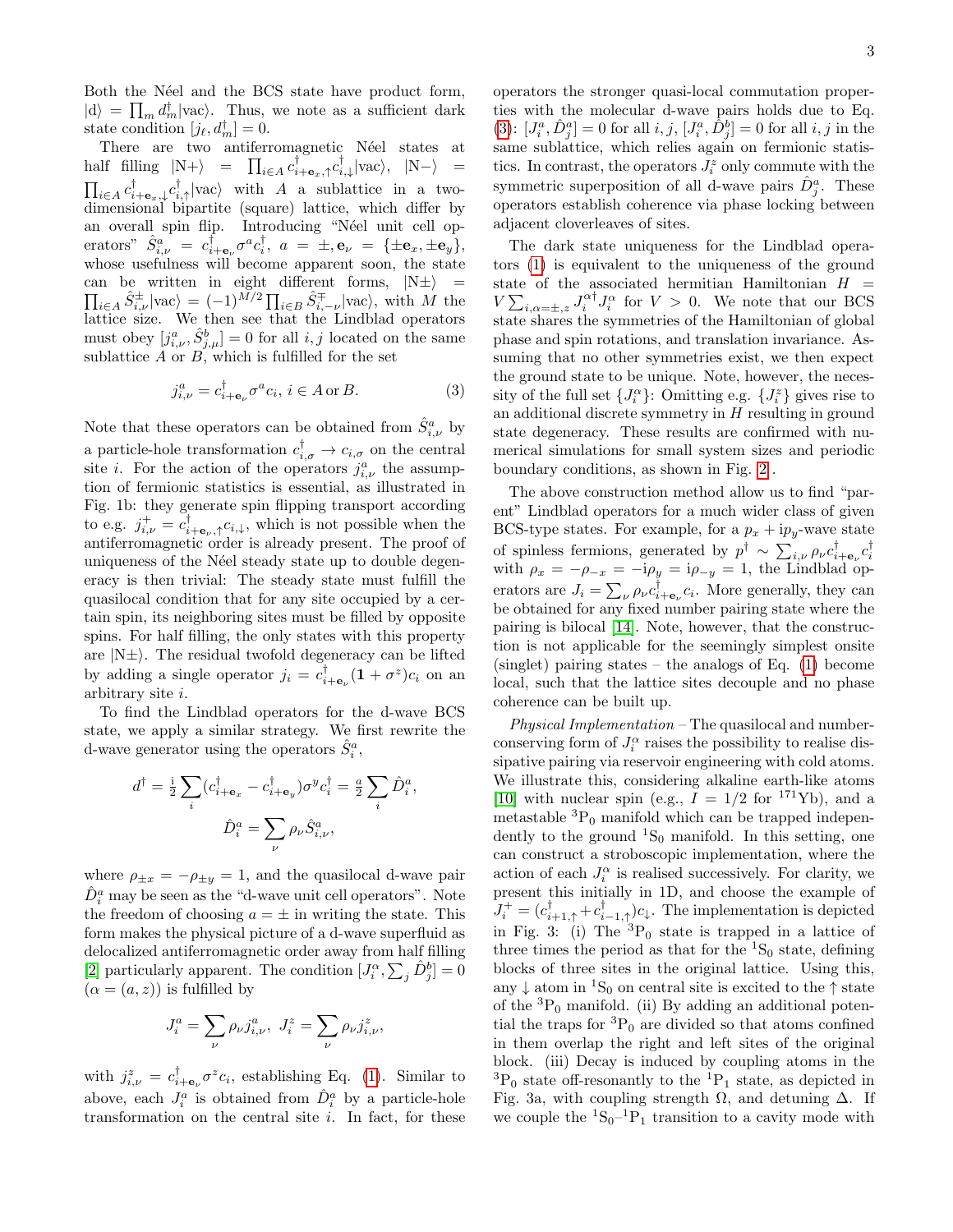

FIG. 3: (a) Level scheme for alkaline earth atoms with  $I =$  $1/2$ , showing excitation to a metastable level whilst flipping the nuclear spin, and induced decay by coupling to the  ${}^{1}P_1$ level. b) Illustration of  $J_i^+$  implementation in 1D: (i) A longer period lattice for  ${}^{3}P_0$  identifies a triple of wells, and atoms from the central level are transferred to the  ${}^{3}P_0$  manifold with spin flip. (ii) The  ${}^{3}P_0$  potential wells are adiabatically split into two; (iii) Decay is induced, returning the atom to the  ${}^{1}S_{0}$  level via coupling to a lossy cavity mode.

linewidth  $\Gamma$  and vacuum Rabi frequency g, then the decay will be coherent over the triple of sites. In the limit  $\Delta \gg \Omega$  and  $\Gamma \gg \frac{\Omega g}{\Delta}$ , we obtain an effective decay rate  $\Gamma_{\text{eff}} = \frac{\Omega^2 g^2}{\Delta^2 \Gamma} \sim 9 \text{kHz}$  for typical parameters. Note that provided atoms remain in the lowest band, Fermi statistics will be respected in this process.

This operation can occur in parallel for different triples, and should be repeated with the superlattice shifted for other central sites. Similar operations combined with rotations of the nuclear spin before and after these operations allows implementation of  $J_i^-$  and  $J_i^z$ . In 2D 3x3 plaquettes are defined by the appropriate superlattice potential for the  ${}^{3}P_{0}$  level, and the adiabatic manipulation of the potential in step (ii), should be adjusted to ensure that the correct relative phases are obtained for atoms transported in orthogonal directions.

The d-wave parent Hamiltonian  $-$  As a final remark, we note that the effective Hamiltonian above can be generalized to include a coherent interaction V ,

$$
H_{\text{eff}} = (V - \frac{1}{2}\kappa) \sum_{i,\alpha} J_i^{\alpha \dagger} J_i^{\alpha}.
$$
 (4)

For  $\kappa \to 0$  and interaction  $V > 0$  this Hamiltonian can be identified as a parent Hamiltonian [\[11\]](#page-3-11) with  $|BCS_N\rangle$ as unique stable ground state and gapped positive definite excitation spectrum. Intriguingly, we thus observe that this Hamiltonian gives rise to repulsive pairing. This parent Hamiltonian could be realised via a similar procedure to the induced dissipation, replacing the decay in step (iii) by induced interactions between atoms. This

4

tial state for the preparation of the ground state of the Fermi-Hubbard model by a suitable adiabatic passage [\[12\]](#page-4-2), where one takes advantage of the fact that the dwave state has identical symmetry and similar energy to the conjectured Fermi-Hubbard ground state away from half filling, and that in the initial stages the system is protected by a gap  $\sim 0.72V$ .

Summary – We have discussed the generation of dwave pairing arising from purely dissipative processes in coupling a system of two-component fermions to a reservoir. At late times, the system exhibits a dissipative pairing gap, indicating exponential approach to a d-wave BCS state. Reservoir engineering in cold gases, e.g., using alkaline earth atoms, provides possibilities to engineer this dissipative pairing mechanism.

We thank A. Gorshkov, K. Hammerer, B. Kraus and A. Kantian for discussions. This work was supported by the Austrian Science Fund through SFB F40 FOQUS and EUROQUAM DQS (I118-N16), and the EU through IP AQUTE.

<span id="page-3-0"></span><sup>∗</sup> Electronic address: [wyiz@ustc.edu.cn](mailto:wyiz@ustc.edu.cn)

- <span id="page-3-1"></span>[1] A. J. Leggett, Quantum Liquids: Bose Condensation and Cooper Pairing in Condensed-Matter Systems, Oxford University Press, Oxford (2006).
- <span id="page-3-2"></span>[2] P. W. Anderson, Science 235, 1196 (1987); F. C. Zhang, C. Gros, T. M. Rice, H. Shiba, Supercond. Sci. Technol. 1, 36 (1988); C. Gros, Phys. Rev. B 38, 931 (1988); E. Altman, A. Auerbach, ibid. 65, 104508 (2002); A. Paramekanti, M. Randeria, N. Trivedi, ibid. 70, 054504 (2004).
- <span id="page-3-3"></span>[3] C. N. Yang, Phys. Rev. Lett. **63**, 2144 (1989); E. Demler, W. Hanke, S.-C. Zhang, Rev. Mod. Phys. 76, 909 (2004).
- <span id="page-3-4"></span>[4] K. Winkler et al., Nature **441**, 853 (2006).
- <span id="page-3-5"></span>[5] W. Hofstetter *et al.*, Phys. Rev. Lett. **89**, 220407 (2002); J. K. Chin et al., Nature 443, 961 (2006); U. Schneider  $et al., Science$  322, 1520 (2008); R. Jördens  $et al., Nature$ 455, 204 (2008).
- <span id="page-3-6"></span>[6] N. Read, D. Green, Phys. Rev. B 61, 10267 (2000); V. Gurarie, L. Radzihovsky, A. V. Andreev, Phys. Rev. Lett. 94, 230403 (2005); S. Tewari et al., ibid. 98, 010506 (2007); N. R. Cooper, G. V. Shlyapnikov, ibid. 103, 155302 (2009); N. Bray-Ali, L. Ding, S. Haas, Phys. Rev. B 80(R), 180504 (2009).
- <span id="page-3-7"></span>[7] S. Diehl et al., Nat. Phys. 4, 878 (2008); B. Kraus et al., Phys. Rev. A 78, 042307 (2008).
- <span id="page-3-8"></span>[8] F. Verstraete, M. M. Wolf, J. I. Cirac, Nat. Phys. 5, 633 (2009).
- <span id="page-3-9"></span>[9] C. W. Gardiner, P. Zoller, Quantum Noise, Springer-Verlag, Berlin (1999).
- <span id="page-3-10"></span>[10] J. Ye, H. J. Kimble, H. Katori, Science 320, 1734 (2008): I. Reichenbach, I. H. Deutsch, Phys. Rev. Lett. 99, 123001 (2007); A. J. Daley, M. M. Boyd, J. Ye, P. Zoller, ibid. 101, 170504 (2008); A. V. Gorshkov et al., Nat. Phys. 6, 289 (2010).
- <span id="page-3-11"></span>[11] A. Auerbach, Interacting Electrons and Quantum Mag-